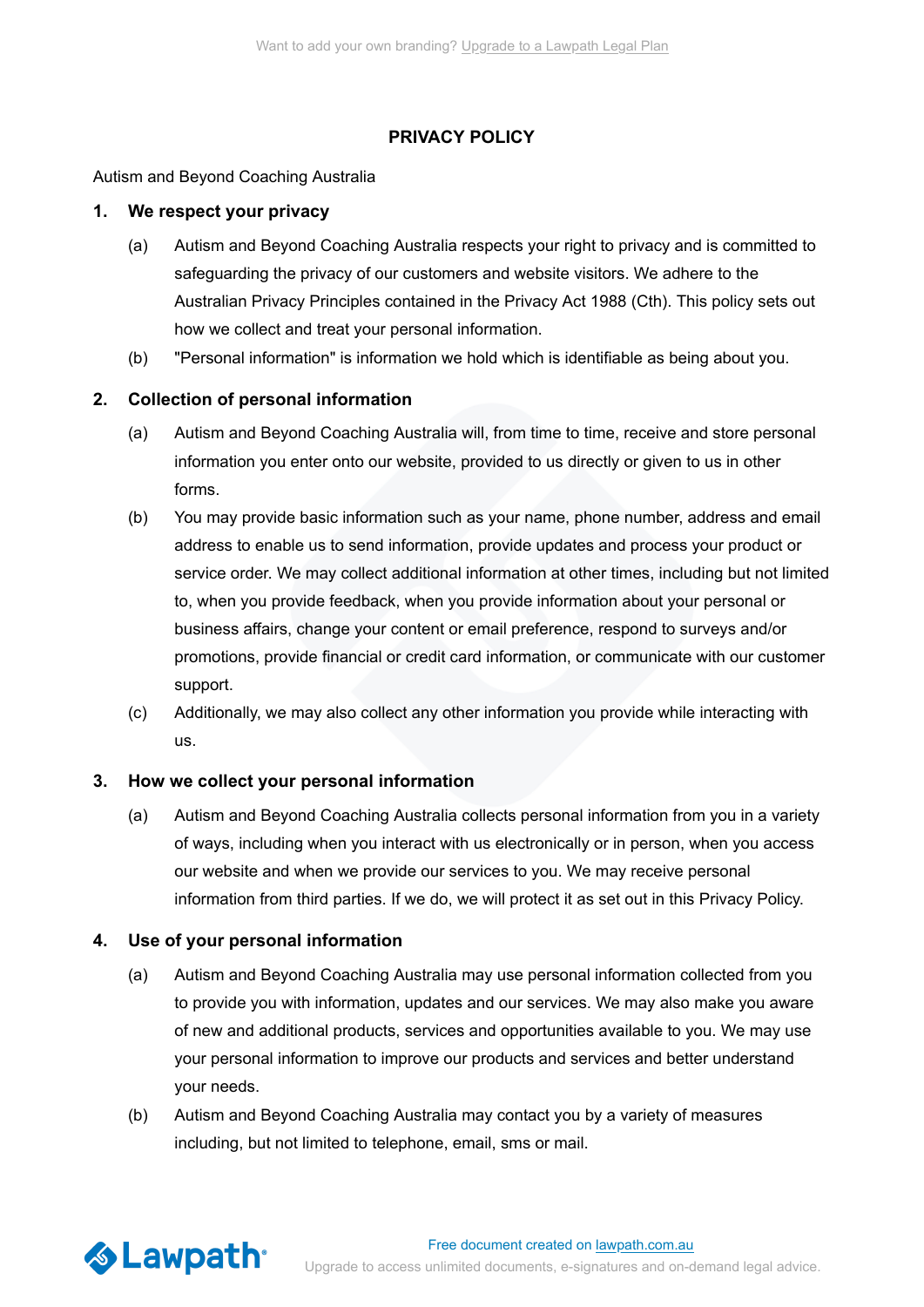### **5. Disclosure of your personal information**

- (a) We may disclose your personal information to any of our employees, officers, insurers, [professional advisers, agents, suppliers or subcontractors insofar as reasonably necessary](https://lawpath.com.au/pricing) for the purposes set out in this Policy. Personal information is only supplied to a third party when it is required for the delivery of our services.
- (b) We may from time to time need to disclose personal information to comply with a legal requirement, such as a law, regulation, court order, subpoena, warrant, in the course of a legal proceeding or in response to a law enforcement agency request.
- (c) We may also use your personal information to protect the copyright, trademarks, legal rights, property or safety of Autism and Beyond Coaching Australia, www.autismandbeyond.com.au, its customers or third parties.
- (d) Information that we collect may from time to time be stored, processed in or transferred between parties located in countries outside of Australia.
- (e) If there is a change of control in our business or a sale or transfer of business assets, we reserve the right to transfer to the extent permissible at law our user databases, together with any personal information and non-personal information contained in those databases. This information may be disclosed to a potential purchaser under an agreement to maintain confidentiality. We would seek to only disclose information in good faith and where required by any of the above circumstances.
- (f) By providing us with personal information, you consent to the terms of this Privacy Policy and the types of disclosure covered by this Policy. Where we disclose your personal information to third parties, we will request that the third party follow this Policy regarding handling your personal information.

### **6. Security of your personal information**

- (a) Autism and Beyond Coaching Australia is committed to ensuring that the information you provide to us is secure. In order to prevent unauthorised access or disclosure, we have put in place suitable physical, electronic and managerial procedures to safeguard and secure information and protect it from misuse, interference, loss and unauthorised access, modification and disclosure.
- (b) The transmission and exchange of information is carried out at your own risk. We cannot guarantee the security of any information that you transmit to us, or receive from us. Although we take measures to safeguard against unauthorised disclosures of information, we cannot assure you that personal information that we collect will not be disclosed in a manner that is inconsistent with this Privacy Policy.

# **7. Access to your personal information**

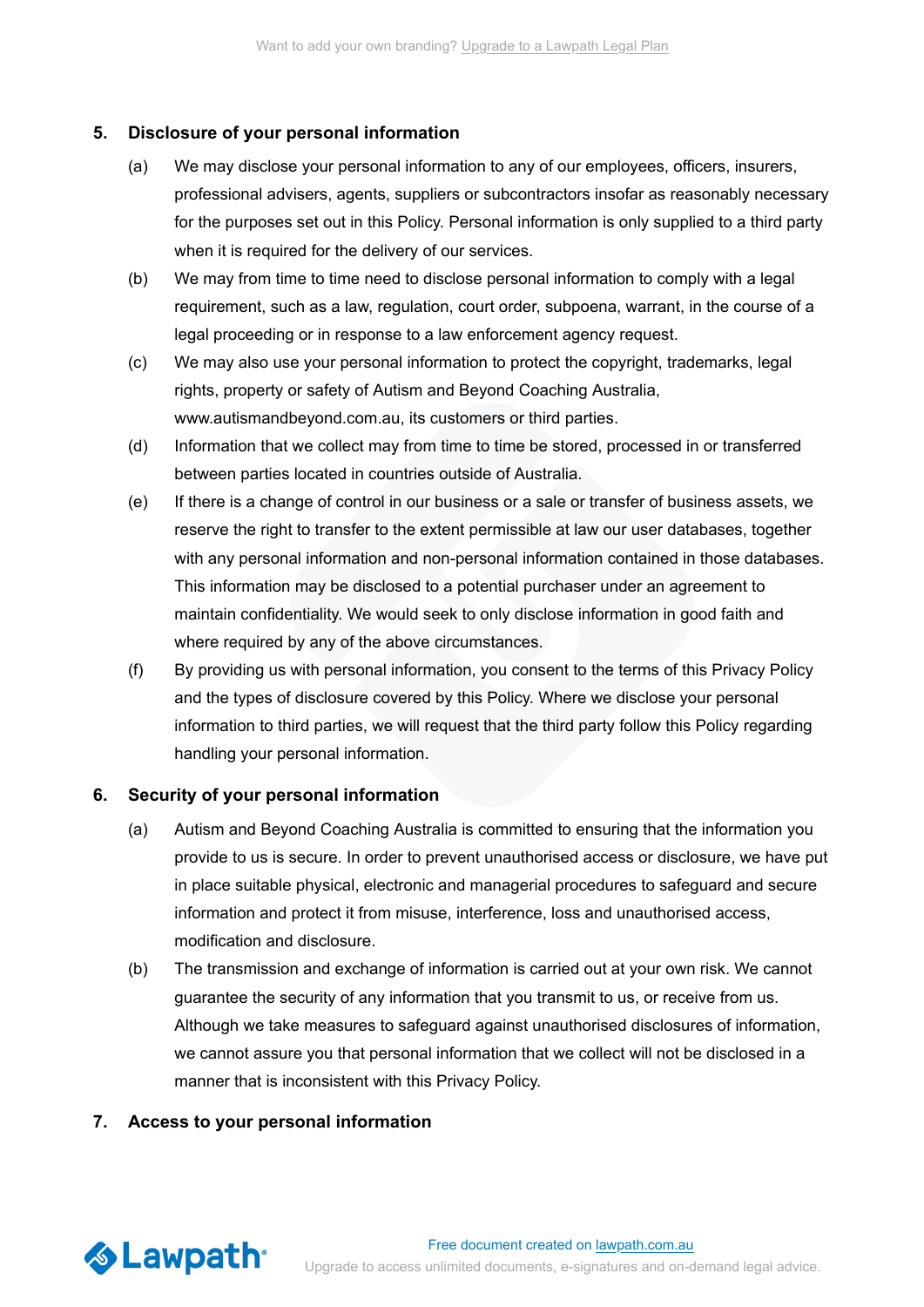- (a) You may request details of personal information that we hold about you in accordance with the provisions of the Privacy Act 1988 (Cth). A small administrative fee may be payable for the provision of information. If you would like a copy of the information, which we hold about you or believe that any information we hold on you is inaccurate, out of date, incomplete, irrelevant or misleading, please email us at info@autismandbeyond.com.au.
- (b) We reserve the right to refuse to provide you with information that we hold about you, in certain circumstances set out in the Privacy Act.

#### **8. Complaints about privacy**

(a) If you have any complaints about our privacy practises, please feel free to send in details of your complaints to 4/9 Norman Avenue, Maroochydore, Queensland, 4558. We take complaints very seriously and will respond shortly after receiving written notice of your complaint.

#### **9. Changes to Privacy Policy**

(a) Please be aware that we may change this Privacy Policy in the future. We may modify this Policy at any time, in our sole discretion and all modifications will be effective immediately upon our posting of the modifications on our website or notice board. Please check back from time to time to review our Privacy Policy.

## **10. Website**

#### (a) *When you visit our website*

When you come to our website (www.autismandbeyond.com.au) we may collect certain information such as browser type, operating system, website visited immediately before coming to our site, etc. This information is used in an aggregated manner to analyse how people use our site, such that we can improve our service.

(b) *Cookies*

> [We may from time to time use cookies on our website. Cookies are very small files which a](https://lawpath.com.au/pricing) website uses to identify you when you come back to the site and to store details about your use of the site. Cookies are not malicious programs that access or damage your computer. Most web browsers automatically accept cookies but you can choose to reject cookies by changing your browser settings. However, this may prevent you from taking full advantage of our website. Our website may from time to time use cookies to analyses website traffic and help us provide a better website visitor experience. In addition, cookies may be used to serve relevant ads to website visitors through third party services such as Google Adwords. These ads may appear on this website or other websites you visit.

(c) *Third party sites*